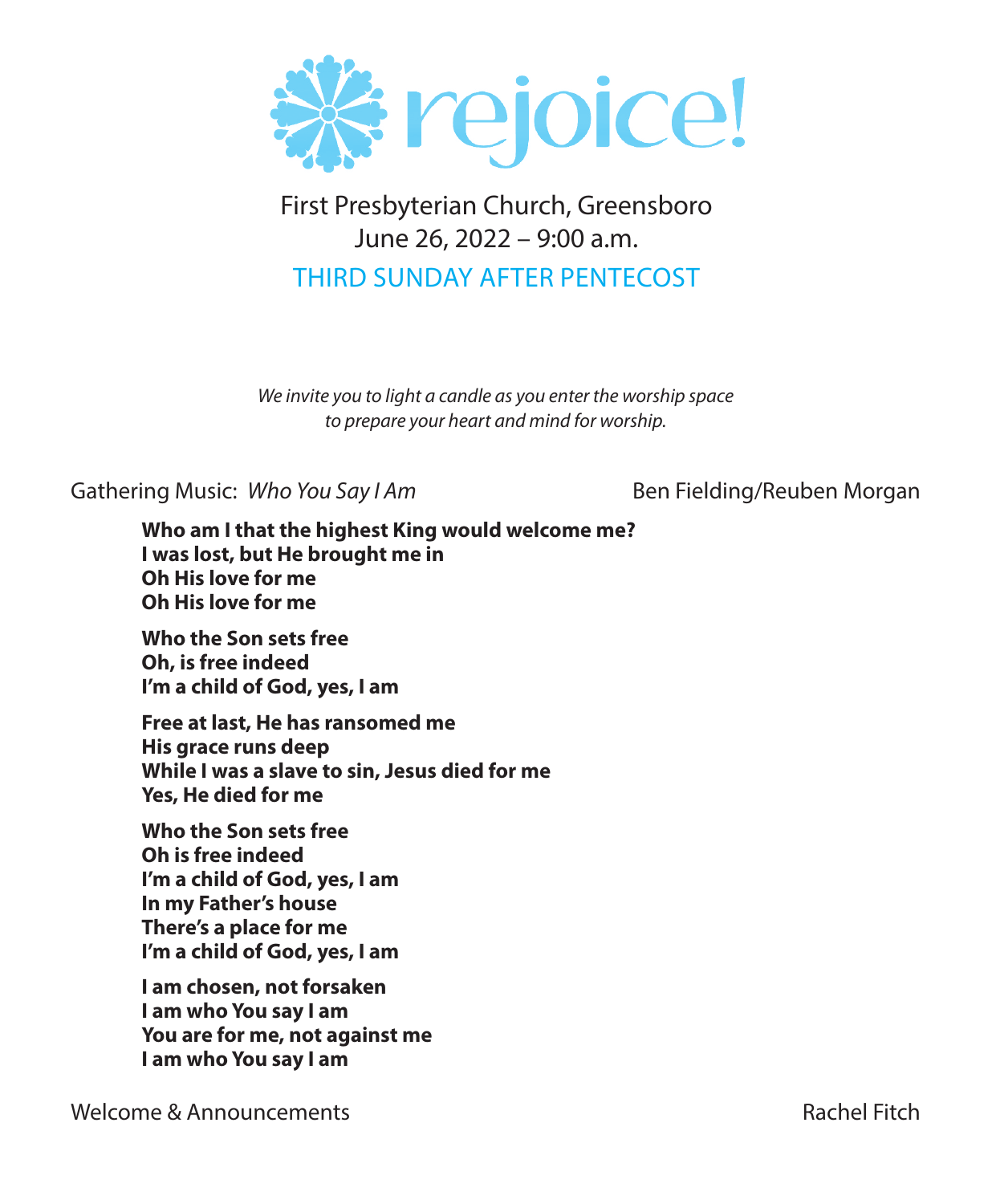\* Call to Worship **Deborah Conner Call to Worship Deborah Conner Deborah Conner** 

| Leader:        | In deep gratitude we come to worship God.                         |
|----------------|-------------------------------------------------------------------|
| People:        | We recognize God as the source of all goodness.                   |
| Leader:        | All good gifts come from the Spirit of God:                       |
| <b>People:</b> | Love, peace, joy, patience, kindness, gentleness are all of God.  |
| Leader:        | We come with grateful hearts, not for things, but for who God is. |
| People:        | We gather to show our gratitude in song and prayer. Amen.         |

\* Song of Praise: *Be Thou My Vision* Grant Norsworthy/Brooke Norsworthy/ Mary Elizabeth Byrne/Eleanor Henrietta Hull

**Be Thou my vision, O Lord of my heart Naught be all else to me, save that Thou art Thou my best thought, by day or by night Waking or sleeping, Thy presence my light**

**Be Thou my wisdom, and Thou my true word I ever with Thee and Thou with me, Lord Thou my great Father, and I Thy true son Thou in me dwelling and I with Thee one**

**Riches I heed not, nor vain, empty praise Thou mine inheritance, now and always Thou and Thou only first in my heart High King of heaven, my treasure Thou art**

**Be my compassion, my love for the poor Break my distraction so I can't ignore The least of your children, the ones you adore For by them, Jesus, I worship You, Lord**

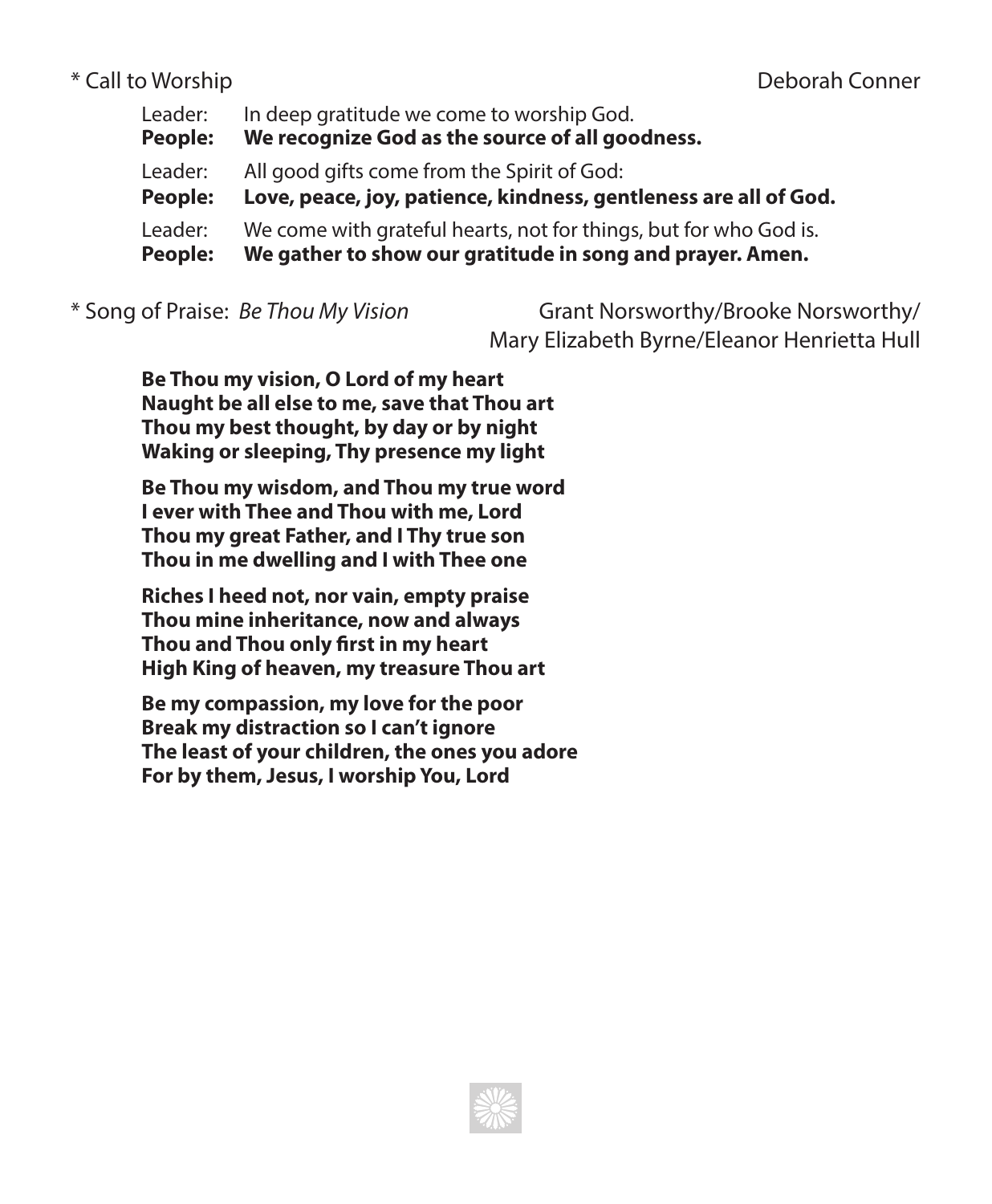### **THE CONFESSION OF SIN**

\* Call to Confession *and* Prayer of Confession Deborah Conner

**God of grace, love, and communion, we confess that we have failed to love you with all our heart, soul, and mind; and to love our neighbors as ourselves. We ignore your commandments, stray from your way, and follow other gods. Have mercy on us. Forgive our sin and raise us to new life that we may serve you faithfully and give honor to your holy name. Amen.**

*A brief silence is observed for personal confession.*

- \* Assurance of Pardon
- \* The Peace
	- Leader: Since God has forgiven us in Christ, let us forgive one another. The peace of Christ be with you.
	- **People: And also with you.**

Response to the Peace: *Lord, I Need You* Matt Maher Matt Maher

**Lord I need You, oh I need You Every hour I need You My one defense, my righteousness; Oh God, how I need You**

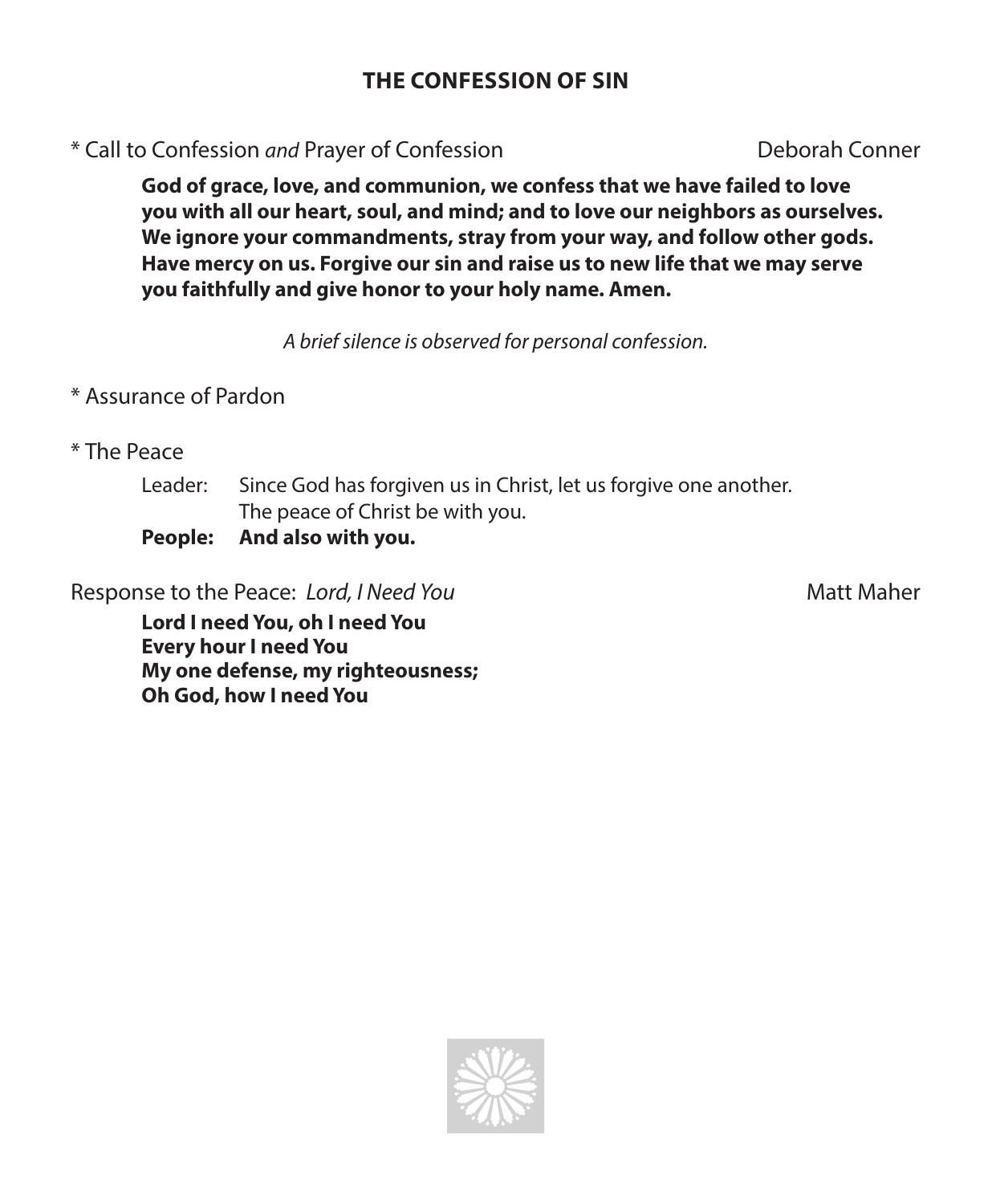### **THE WORD OF GOD**

### The Word Read: *Psalm 16* Taylor Ott **Taylor Ott Taylor Ott Taylor Ott Taylor Ott**

Protect me, O God, for in you I take refuge.

I say to the LORD, "You are my Lord; I have no good apart from you."

As for the holy ones in the land, they are the noble, in whom is all my delight.

Those who choose another god multiply their sorrows; their drink offerings of blood I will not pour out or take their names upon my lips.

The LORD is my chosen portion and my cup; you hold my lot.

The boundary lines have fallen for me in pleasant places; I have a goodly heritage.

I bless the LORD who gives me counsel; in the night also my heart instructs me.

I keep the LORD always before me; because he is at my right hand, I shall not be moved.

Therefore my heart is glad, and my soul rejoices; my body also rests secure.

For you do not give me up to Sheol, or let your faithful one see the Pit.

You show me the path of life. In your presence there is fullness of joy; in your right hand are pleasures forevermore.

> Leader: This is the Word of the Lord.  **People: Thanks be to God.**

### A Time for Children **Lisa Witherspoon**

### The Word Read: *Luke 9:51-62*

When the days drew near for him to be taken up, he set his face to go to Jerusalem. And he sent messengers ahead of him. On their way they entered a village of the Samaritans to make ready for him; but they did not receive him, because his face was set toward Jerusalem. When his disciples James and John saw it, they said, "Lord, do you want us to command fire to come down from heaven and consume them?" But he turned and rebuked them. Then they went on to another village.

As they were going along the road, someone said to him, "I will follow you wherever you go." And Jesus said to him, "Foxes have holes, and birds of the air have nests; but the Son of Man has nowhere to lay his head." To another he said, "Follow me." But he said, "Lord, first let me go and bury my father." But Jesus said to him, "Let the dead bury their own dead; but as for you, go and proclaim the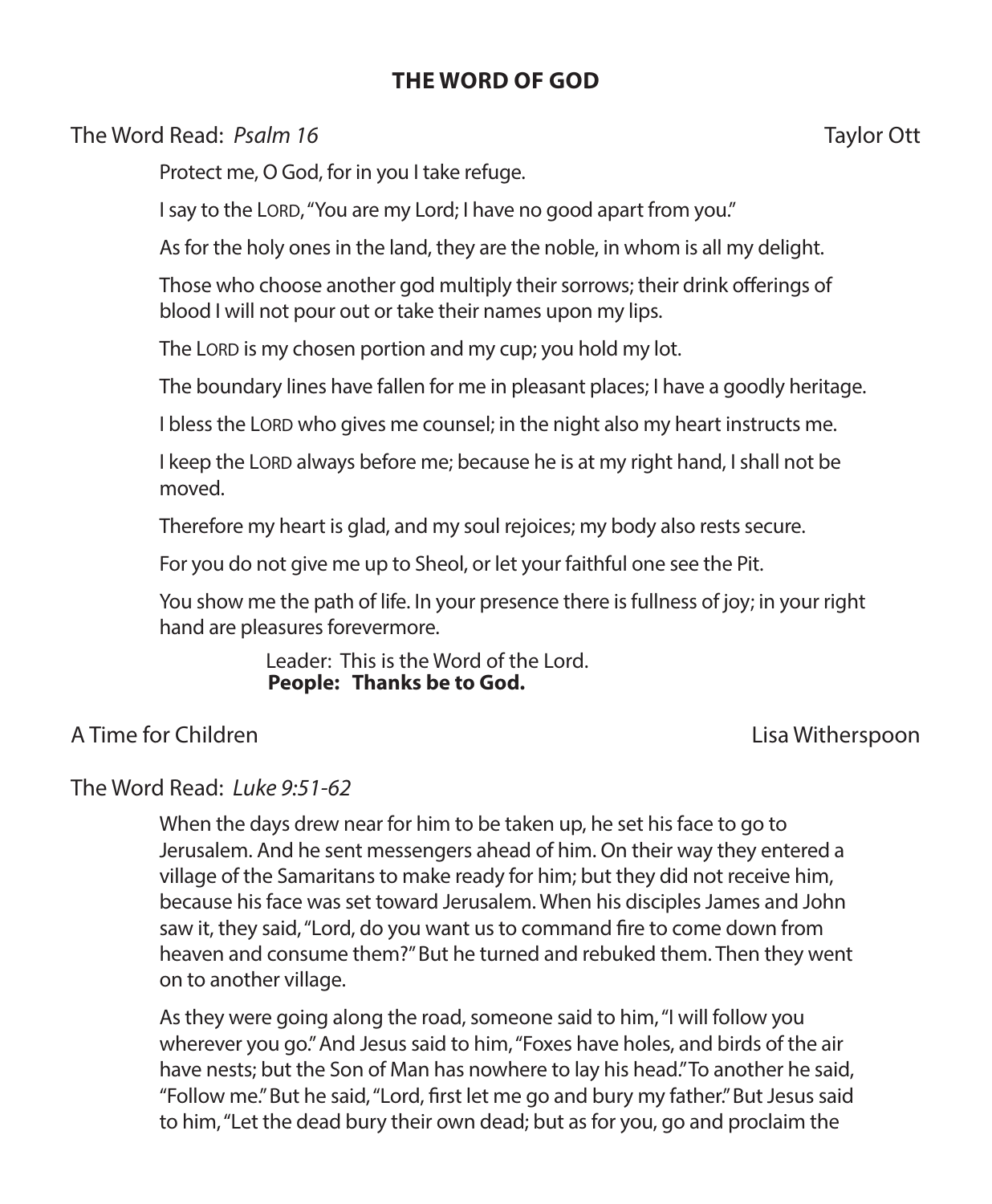kingdom of God." Another said, "I will follow you, Lord; but let me first say farewell to those at my home." Jesus said to him, "No one who puts a hand to the plow and looks back is fit for the kingdom of God."

> Reader: This is the Word of the Lord. **Congregation: Thanks be to God.**

The Word Proclaimed: *With His Face to Jerusalem* Rachel Fitch

### **RESPONSE TO THE WORD**

### Affirmation of Faith Matt Logan Matt Logan Matt Logan

**We believe in one God, the Father, the Almighty, maker of heaven and earth, of all that is, seen and unseen.** 

**We believe in one Lord, Jesus Christ, the only Son of God, eternally begotten of the Father, God from God, Light from Light, true God from true God, begotten, not made, of one Being with the Father; through him all things were made. For us and for our salvation he came down from heaven, was incarnate of the Holy Spirit and the Virgin Mary and became truly human. For our sake he was crucified under Pontius Pilate; he suffered death and was buried. On the third day he rose again in accordance with the Scriptures; he ascended into heaven and is seated at the right hand of the Father. He will come again in glory to judge the living and the dead, and his kingdom will have no end.** 

**We believe in the Holy Spirit, the Lord, the giver of life, who proceeds from the Father and the Son, who with the Father and the Son is worshiped and glorified, who has spoken through the prophets. We believe in one holy catholic and apostolic Church. We acknowledge one baptism for the forgiveness of sins. We look for the resurrection of the dead, and the life of the world to come. Amen.**

### Prayers of the People

*followed by The Lord's Prayer*

**Our Father who art in heaven, hallowed be thy name. Thy kingdom come, thy will be done, on earth as it is in heaven. Give us this day our daily bread; and forgive us our debts, as we forgive our debtors; and lead us not into temptation, but deliver us from evil. For thine is the kingdom, and the power, and the glory, forever. Amen.**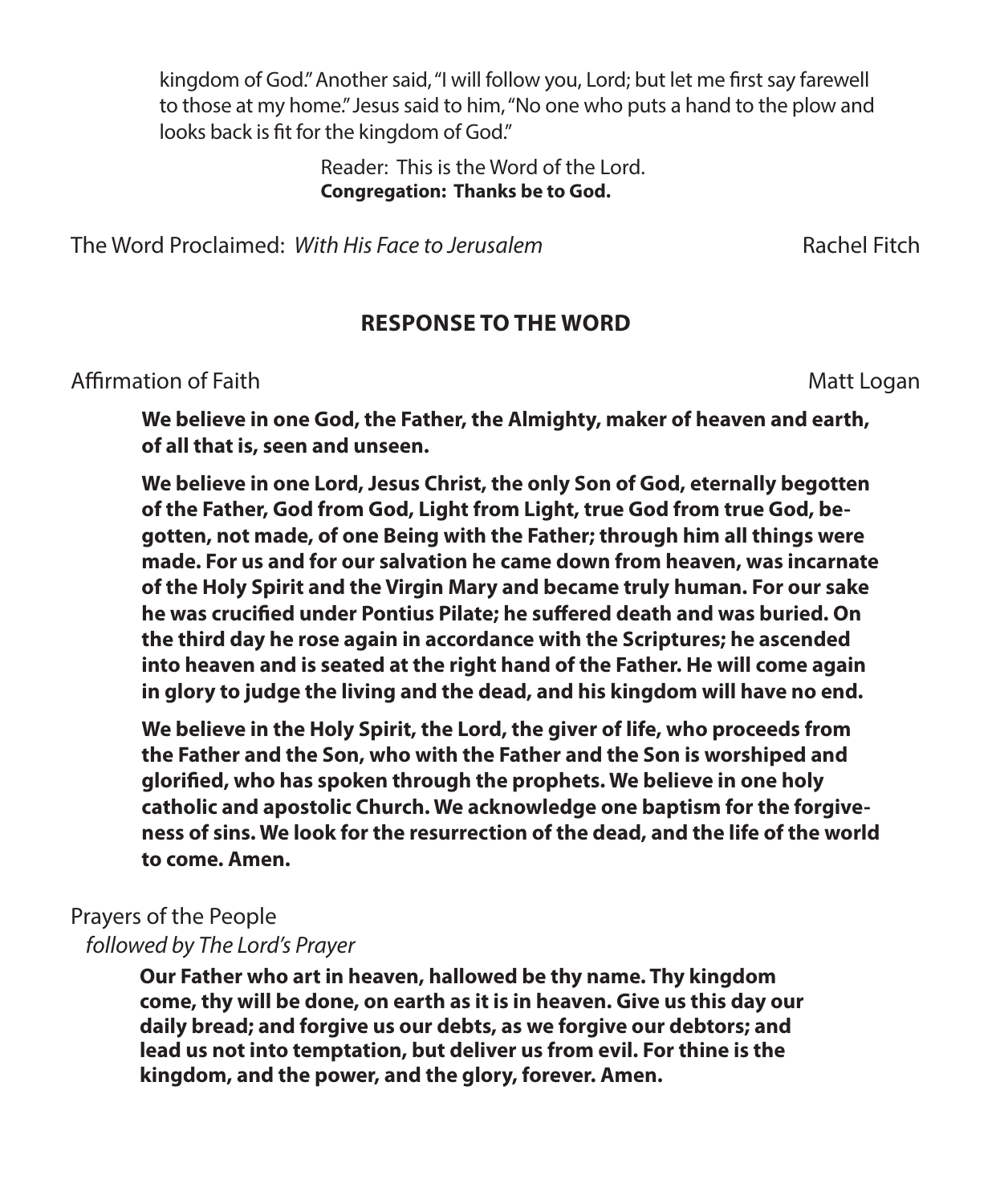### Call for the Offering

*You may also [participate in the offering by giving online at](https://app.securegive.com/FPCGreensboro/main/donate/category) fpcgreensboro.org/give or by mailing your gift to the church at 617 N. Elm St., Greensboro, NC 27401.*

Offertory: *Lord, I Need You* Matt Maher

*Rejoice! Ensemble*

Lord I come, I confess Bowing here, I find my rest Without You, I fall apart You're the one that guides my heart

 *[Chorus]:* Lord, I need You, oh, I need You Every hour, I need You My one defense, my righteousness Oh God, how I need You

Where sin runs deep, Your grace is more Where grace is found is where You are And where You are, Lord, I am free Holiness is Christ in me

*[Chorus]*

So teach my song to rise to You When temptation comes my way And when I cannot stand, I'll fall on You Jesus, You're my hope and stay

*[Chorus]*

Song of Response: *Praise God from Whom All Blessings Flow* LASST UNS ERFREUEN

**Praise God from whom all blessings flow. Praise God, all creatures here below. Sing praises, Alleluia. Praise God Creator, God the Son, Praise God the Spirit three in one. Sing praises, sing praises, Alleluia! Alleluia! Alleluia!**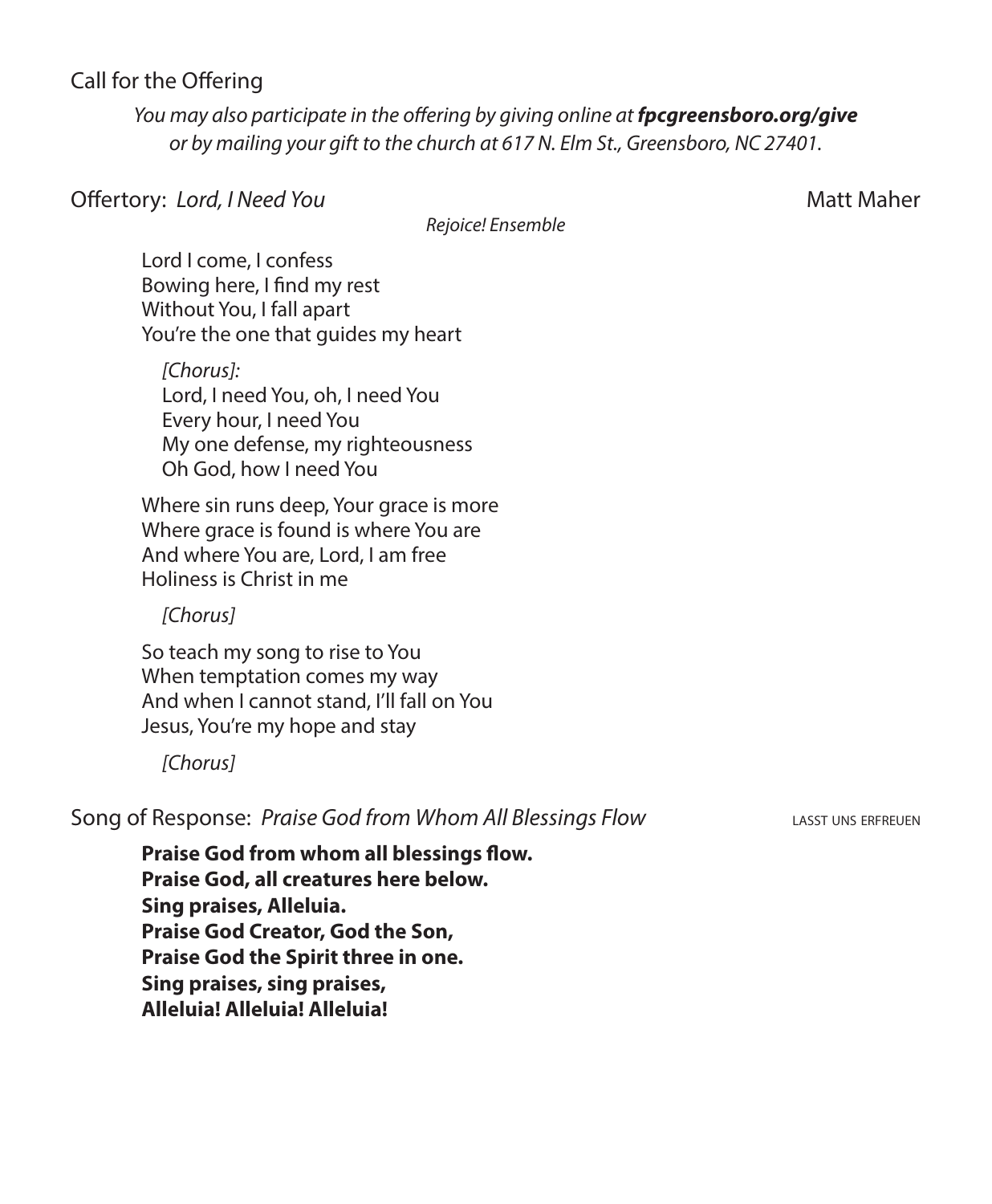\* Prayer of Dedication Matt Logan

### \* Song of Sending: *I'm Gonna Live So God Can Use Me* i'm gonna live

**I'm gonna live so God can use me anywhere, Lord, anytime! I'm gonna live so God can use me anywhere, Lord, anytime!**

**I'm gonna work so God can use me anywhere, Lord, anytime! I'm gonna work so God can use me anywhere, Lord, anytime!**

**I'm gonna pray so God can use me anywhere, Lord, anytime! I'm gonna pray so God can use me anywhere, Lord, anytime!**

**I'm gonna sing so God can use me anywhere, Lord, anytime! I'm gonna sing so God can use me anywhere, Lord, anytime!**

\* Benediction Rachel Fitch





### **Today's Worship Leaders**

Rachel Fitch, Sid & Cathy Batts Pastoral Resident Deborah Conner, Interim Associate Pastor for Outreach Matt Logan, Director of Young Adult Ministry and Discipleship Taylor Ott, Lay Reader Will Edwards, Director of Music for Rejoice! Rejoice! Ensemble

*\* Let us rise in body or spirit*

 *Music reprinted by permission under OneLicense.net A-707283 and CCLI License 2924425.*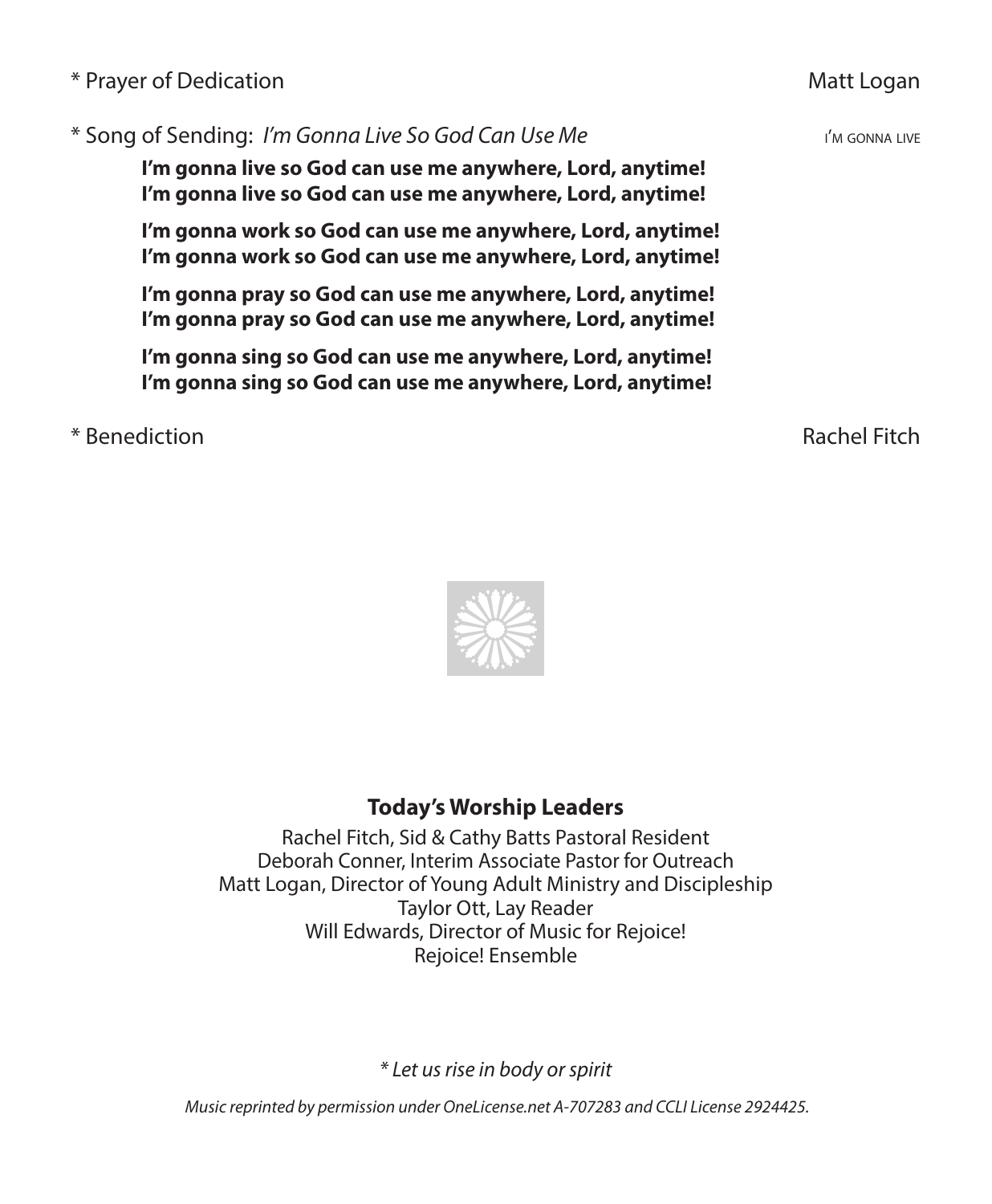WE WELCOME YOU to the worship of God and to our community of faith. We are a church of growing disciples believing that worship is at the center of all we are and do as Christians.

We seek to serve as the hands of Christ in the world. Our creation care and hunger ministries have been recognized by the Presbyterian Church USA



THE LITURGICAL COLOR *GREEN* seen through the parament on the lectern and the pastors' stoles signifies the season of "Ordinary Time." This season is a time of spiritual growth when the scriptures about Jesus' preaching, teaching and healings are read and proclaimed.



TAKING ATTENDANCE: The OR code, left, directs you to an online form; just open your smartphone camera, hold it over the code, and follow the prompts. If you do not have a smartphone, you can pick up a physical copy of an attendance card as you enter the Life Center or Sanctuary. If

using the paper form, place it in the offering at the end of the service. On the back of the card is a prayer request form. Your submitted prayers will be prayed for by staff members and kept in strict confidence.

NURSERY CLOSED FOR JULY: Our nursery staff will be taking some sabbath time during the month of July, so the nursery will be closed. Children of all ages are welcome in our sanctuary during worship services and worship bags are provided.

### FIND FIRST PRESBYTERIAN ON SOCIAL MEDIA –

Members are sharing great photos, comments and more!Follow and Like us on Facebook (Se[arch "](https://www.youtube.com/user/fpcgreensboro/)First Presbyterian Church of Greensbo[ro"\),](https://www.instagram.com/1stpresgso/) YouTube ("fpcgreensboro") and Instagram @ ("1stpresgso") to get more of our posts in your newsfeed.

COVID GUIDELINES UPDATE – Masks are optional on our campus. Worship seating continues to be in every other pew; if we reach capacity, then you are welcome to sit wherever there is space. Food and drink are now permitted on campus. The Session approved these updated guidelines from the COVID Task Force.

UPDATES ON OUR COVID GUIDELINES are posted at [FPCGREENSBORO.ORG/TOGETHER](http://fpcgreensboro.org/together).

ONE WORSHIP SERVICE AT 9 AM FOR JULY: For the five Sundays of July, we will have a single service in the sanctuary at 9 am, with various musical styles. We will resume dual services in August. Next Sunday, July 3, is Communion Sunday.

FOR MORE INFO ON CHURCH SCHOOL, UPCOMING SERVICES, AND OTHER EVENTS • Check out the "Coming Up" insert in your bulletin • Subscribe to our e-news and Sunday preview emails at [fpcgreensboro.org/connect](http://fpcgreensboro.org/connect) . Visit [fpcgreensboro.org/digital-formation](http://fpcgreensboro.org/digital-formation)

WAYS TO GIVE: In addition to the in-person offering, you may also give by web, app, or text. Go to [fpcgreensboro.](http://fpcgreensboro.org/give/web-app-text) [org/give/web-app-text](http://fpcgreensboro.org/give/web-app-text) to download the SecureGive app ([Apple](https://apps.apple.com/us/app/securegive/id1310755274)  $\bullet$  or Android  $\bullet$ ) and for instructions. [fpcgreensboro.org/give](http://fpcgreensboro.org/give) for more ways to give.

USHERS AND ACOLYTES NEEDED: contact Anne Albert, [aalbert@fpcgreensboro.org](mailto:aalbert%40fpcgreensboro.org?subject=Ushers%20%26%20acolytes%20needed%21) or 336.478.4711.

WE ARE LOOKING FOR LAY READERS for the 2022-2023 year. If interested, please contact Bubba Judy ([bjudy@](mailto:bjudy%40beesonhardware.com?subject=I%27m%20interested%20in%20being%20a%20lay%20reader) [beesonhardware.com](mailto:bjudy%40beesonhardware.com?subject=I%27m%20interested%20in%20being%20a%20lay%20reader)) or Anne Albert ([aalbert@](mailto:aalbert%40fpcgreensboro.org?subject=I%27m%20interested%20in%20being%20a%20lay%20reader) [fpcgreensboro.org](mailto:aalbert%40fpcgreensboro.org?subject=I%27m%20interested%20in%20being%20a%20lay%20reader) or 336.478.4711).

PASTOR ON CALL: When church offices are closed and you have an emergency, call 336.908.8615. Leave a message with your phone number and the pastor on call will be in touch with you.

ONE FLOWER DATE AVAILABLE – Honor or remember a friend or family member by donating flowers for our Sunday morning Sanctuary worship service. The flowers are accompanied by a note in the bulletin explaining their significance. *Date available: October 16.* Contact Carolyn Yow, 336-478-4768 or [cyow@fpcgreensboro.org](mailto:cyow%40fpcgreensboro.org?subject=Sanctuary%20flowers).

LEMONADE FELLOWSHIP AFTER WORSHIP: This summer, you are invited to join us for lemonade on the Greene Street lawn at 10 am.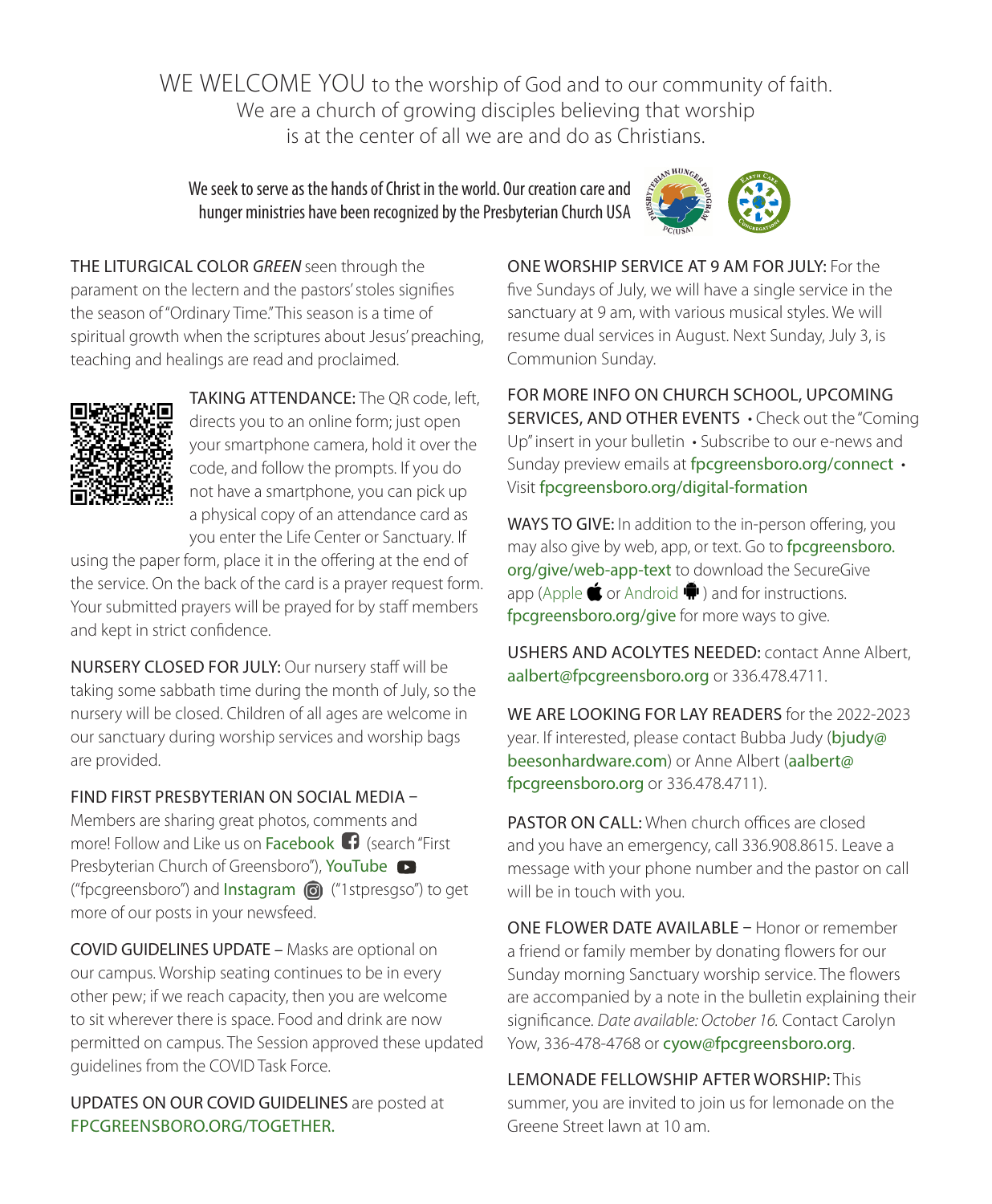wrapping up

*June*

moving on to

*July*

# at First Presbyterian

### **THIS WEEK**

### **MONDAY, JUNE 27**

- LECTIO DIVINA, 11 am on Zoom. Led by Rev. David Partington, dcpsbw197@gmail.com.
- SHEROES OF THE BIBLE: *Rescheduled –* Join Maria Hanlin's discussion on Ruth at 2 pm on Zoom. for link, yolanda baxter, ybaxter@ fpcgreensboro.org.

### **WEDNESDAY, JUNE 29**

- FOOD DRIVE-BY: 10 am-2 pm. Our collection for the community food pantry is moving across from the Life Center for the time being, while the city replaces water lines on Elm. We really need volunteer greeters -- can you share two hours? Bring a friend and the kids! (fpcgreensboro.org/signup).
- YOUTH SERVICE DAY**:** Meet at Chick-Fil-A at Friendly Center at 11:30 am. After lunch (bring \$), we'll travel to the Diaper Bank in Winston Salem,1-3 pm. Pick up at FPC at 3:30. For rising 6th+. rsvp: fpcgreensboro.org/signup.
- JILL'S BOOK READ CONCLUDES**:** Join Jill Duffield to read *The Violence Project: How to Stop a Mass Shooting Epidemic* by psychologist Jillian Peterson and sociologist James Densley. Zoom discussion, 5:30 pm.
- CONGREGATIONAL MEETING**:** 7 pm on Zoom for the purpose of considering a slate of members to serve on the Associate Pastor Nominating Committee. *More info, top right.*

### CONGREGATIONAL MEETING, WEDNESDAY AT 7 PM

The Session has called a Congregational Meeting on Wednesday, June 29, at 7 pm on Zoom



for the purpose

of considering a slate of members to serve on the Associate Pastor Nominating Committee. This group will seek an Associate Pastor for Outreach. A Zoom link will be sent Wednesday afternoon.

The Transition Team recommends this slate: Nancy Abrams, Gerard Davidson, Emily Faucher, Joey Fields, Alex Harrill, Walt Howell, Tessa Kirkpatrick, John D. Whisnant, and Jackie Wilson. See their bios at **FPCGREENSBORO.ORG/OUTREACHPASTOR** 



**NEXT SUNDAY, JULY 3 communion sunday**

**one service sanctuary • 9 am**